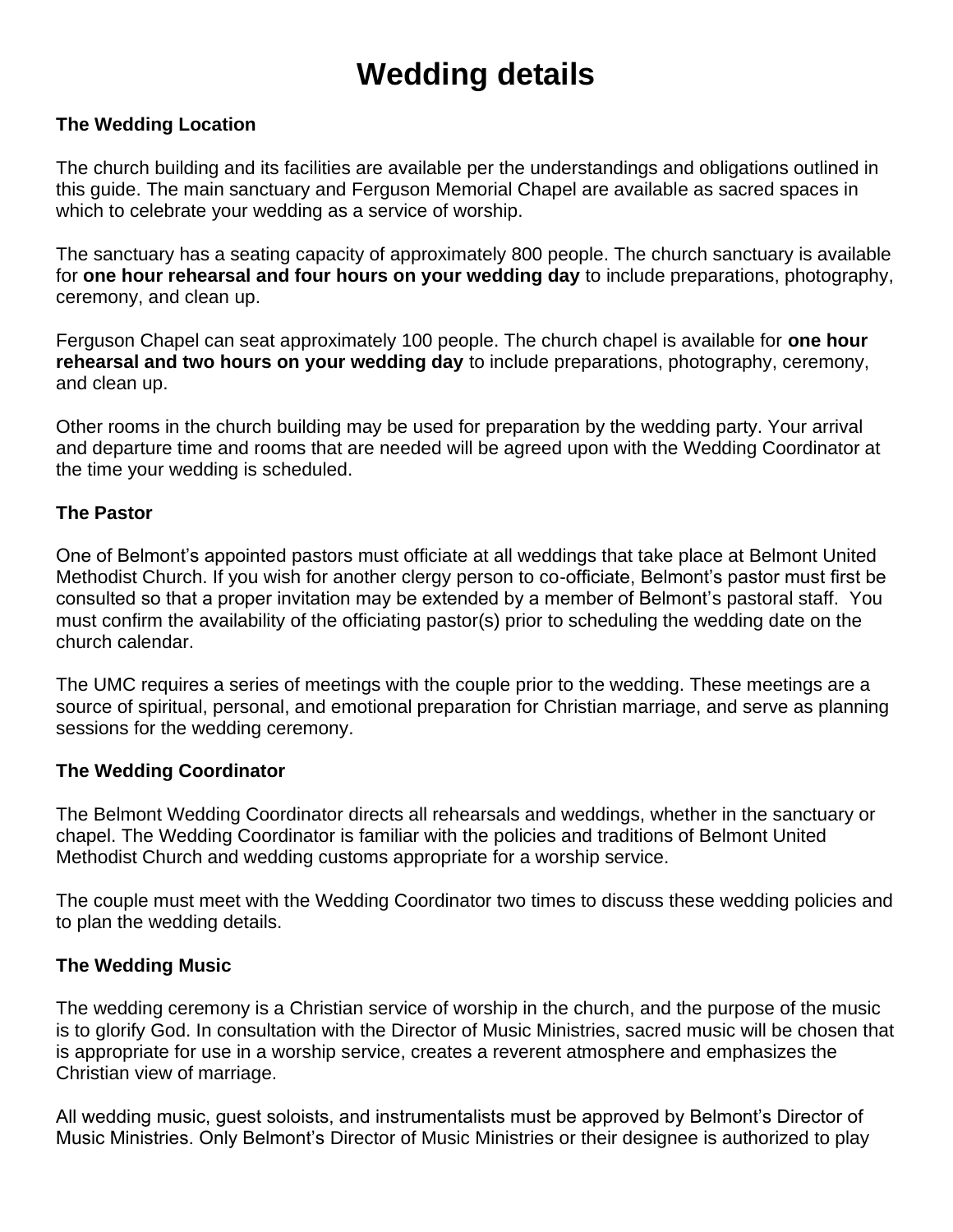the organ or piano for wedding services in the sanctuary. Visiting instrumentalists are permitted to play the piano for weddings in Ferguson Chapel. Recorded music is not permitted in either location.

# **The Worship Space**

As worship spaces, the sanctuary and chapel contain furniture and symbols that have sacred meaning within the church tradition. All furniture, paraments, and the altar candles, are not removed or rearranged for the wedding ceremony. All wedding flowers, candles, and other adornments must be placed so as not to obscure or detract from these sacred symbols. A kneeler is available for your use upon request.

#### **Flowers**

The wedding ceremony is a worship service. In order to maintain the integrity of the worship service these following guidelines are to be followed:

One modest arrangement of fresh flowers may be placed on the altar table, on the floor or on the two pedestals on either side of the altar.

The church has two floor candelabras and provides oil candles for your use upon request. Each candelabra holds seven oil candles. A small arrangement of greenery may be used with the candelabra.

Excessive adornment such as tubs of palms or other branches, the building of an artificial background for floral arrangements, or arches of flowers, are not permitted.

For safety reasons, you may not use an aisle runner. No confetti, rice, birdseed, or flower petals may be thrown in the church or on church property.

If a unity candle is used, the florist and/or couple must provide their own candle, ribbon, etc. Please discuss available pedestal or table for the candle with Belmont's Wedding Coordinator. You may choose to provide your own pedestal/table.

Bows or flowers for pews or for outside the church must be attached with ribbon only. No tape, tacks, staples, plastic, or nails may be used to secure floral decorations. Adequate precautions must be taken to protect the carpet, woodwork, and furnishings.

Prior to Sunday morning worship, it is the responsibility of the florist and/or wedding party's responsibility to clean the sacristy and remove any floral arrangements not being used in future worship services. Please remove any floral containers, ribbons, bows, or other decorative items.

You may choose to arrange with Belmont's Altar Guild Coordinators for the flowers to be left at the church following the wedding for the adornment of later worship services or the church's welcome areas. Please make these arrangements as far in advance as possible.

Please provide the Belmont's Wedding Coordinator with the name and contact information of your florist. The coordinator will send a copy of these policies and discuss acceptable adornment of the worship space with your designated florist prior to the wedding. Belmont's Wedding Coordinator is authorized to ensure that these policies are followed.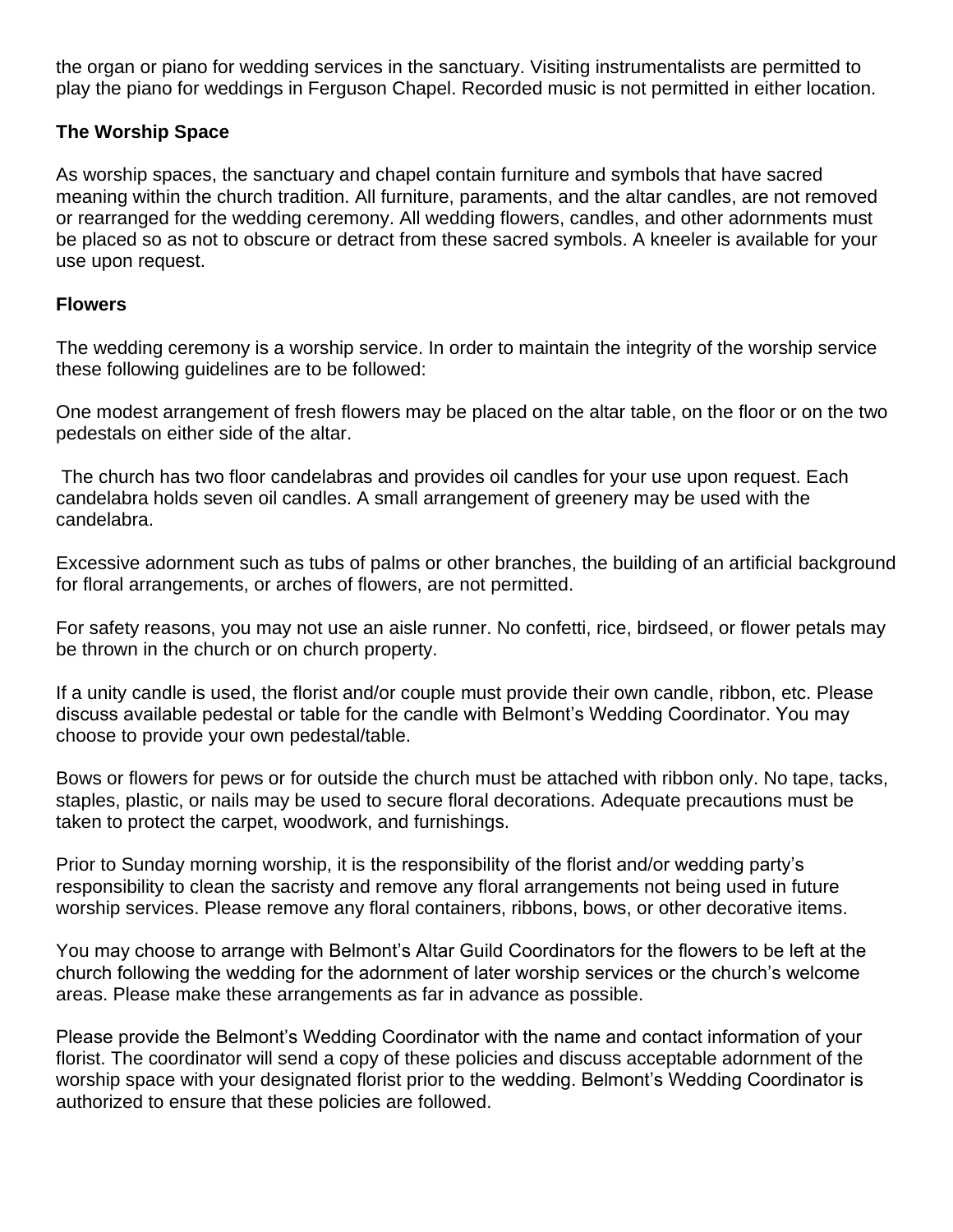# **Photographs and Videos**

The wedding ceremony is a worship service deserving respect. Our policy balances preserving this special moment while maintaining the sacredness of this worship service. For this reason, these following guidelines are to be followed:

## **Flash photography may not be used during any part of the wedding ceremony.**

If there is a wedding bulletin, please include the following or a similar phrase:

*"Please, no flash photography during the wedding ceremony."*

Posed pictures may be taken in the sanctuary or chapel before the ceremony and/or after the recessional. If pictures are taken before the ceremony, they must be finished thirty minutes before the time that the wedding is scheduled to begin.

**Silent shutter** photography with no flash may be used by a designated photographer from a stationary location at the back of the worship space or in the balcony of the sanctuary during the wedding ceremony.

Once the doors have opened during the recessional, flash photographs may be taken from the narthex.

Video recording is permitted providing that no additional lighting or sound is required. Video cameras may be used only from a stationary position in the balcony.

Please provide the Belmont's Wedding Coordinator with name and contact information for your photographer/videographer. The coordinator will send a copy and discuss these policies with your designated photographer/videographer prior to the wedding. Belmont's Wedding Coordinator is authorized to ensure that these policies are followed.

#### **The Rehearsal**

The rehearsal is usually scheduled for the evening before the wedding, but may be at another time.

The couple and all the members of the wedding party (usually their parents, attendants, and ushers) should be present with the pastor(s) for the rehearsal.

The Belmont Wedding Coordinator will direct the rehearsal and wedding. Up to one hour is allowed for the rehearsal. All members of the wedding party should be apprised of the location of the church and arrive at the specified time.

The marriage license is to be given to the Belmont Wedding Coordinator or officiating pastor at the rehearsal.

#### **The Reception**

If the reception is to be held at Belmont United Methodist Church, please contact Belmont UMC's Facility Use Coordinator, [Angie Slade](https://www.belmontumc.org/worship/weddings/aslade@belmontumc.org) for a copy of the facility use guidelines and fees.

Three rooms are available for a wedding reception.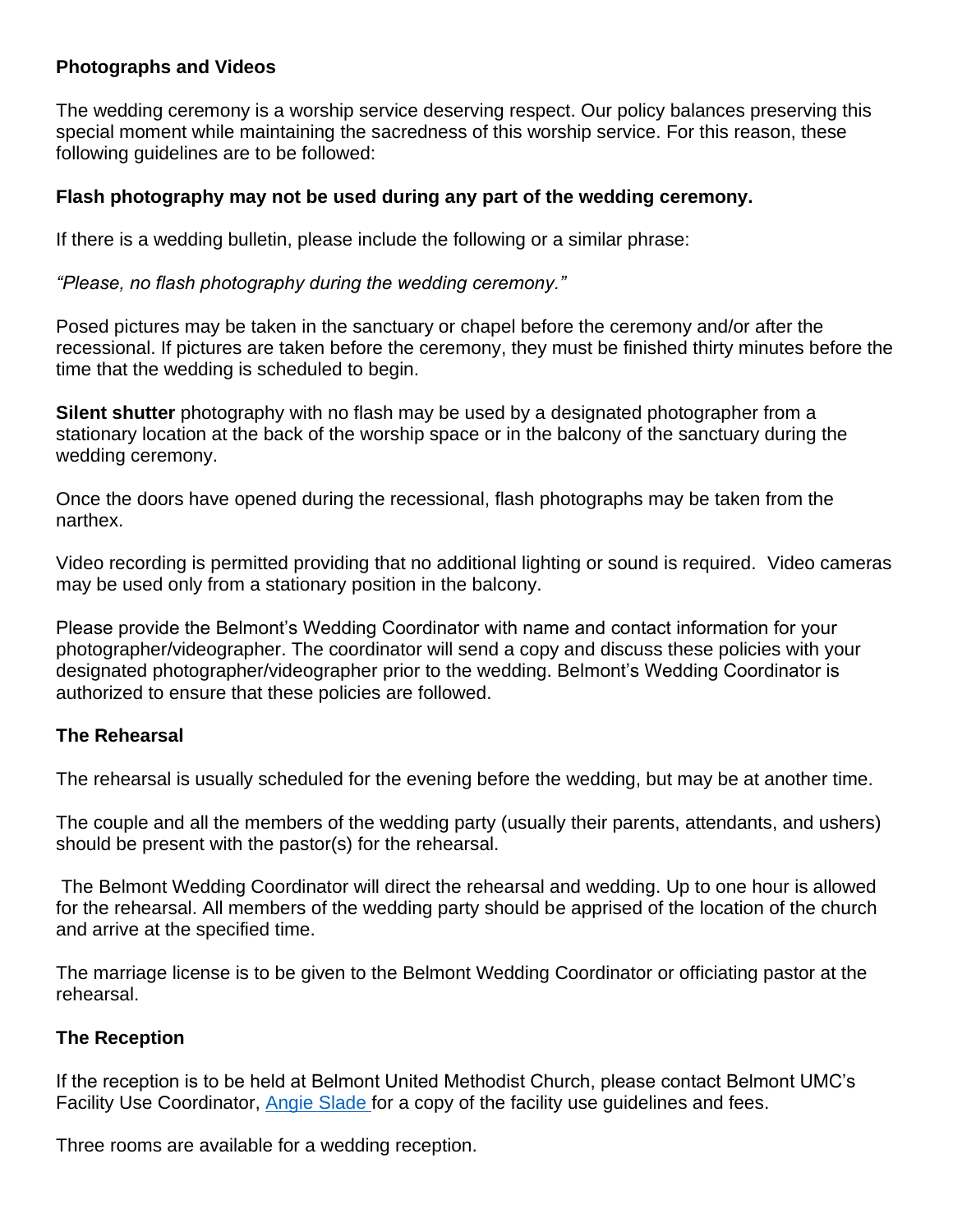- The Iris Room is available for a small reception. There is an alley kitchen with a refrigerator and sink adjacent to the Iris Room.
- Parker Hall, which seats up to 100, is located under the sanctuary and includes a small kitchen.
- The Community Center is available for receptions up to 400 persons with the use of the church caterer.

Parties must provide their own plates, cups, dishes, and tablecloths. It will also be their responsibility to set-up and clean-up.

For more information and to schedule a reception, please contact Belmont UMC's Facility Use Coordinator, [Angie Slade.](https://www.belmontumc.org/worship/weddings/aslade@belmontumc.org)

## **Church Property Restrictions**

- Alcoholic beverages may not be served or consumed on church property
- Smoking is not permitted inside the church building or on church property
- No rice, birdseed or flower petals may be thrown in the church or on church property.
- Soap bubbles may be used outside only.

# **Wedding Fees**

#### **Sanctuary Wedding Fee:** \$850

This fee includes:

- Meeting with the Wedding Coordinator and the Organist/Pianist
- Use of the sanctuary for one hour for rehearsal and four hours on the wedding day.
- Services which includes the following Belmont United Methodist Church staff Wedding Coordinator, Organist/pianist, Sound technician, and Maintenance.
- Optional use of two candelabras and candles and/or kneeler.

An honorarium of \$250-\$500 for the officiating pastor, paid by cash or check on the day of the wedding, is appropriate, but not required.

#### **Chapel Wedding Fee: \$ 600**

This fee includes:

- Use of the chapel for one hour for rehearsal and two hours on the wedding day.
- Services of the Belmont United Methodist Church Staff including Wedding Coordinator, Pianist, and Maintenance.
- Optional use of two candelabras and candles and/or kneeler.

An honorarium of \$150-\$250, for the officiating pastor, paid by cash or check on the day of the wedding, is appropriate, but not required.

#### **Reception Fee:**

Please refer to the fees stated in the facility use guidelines.

#### **Payment:**

Unless otherwise noted, all fees are payable to "Belmont United Methodist Church" and due to the church business office six weeks prior to the wedding.